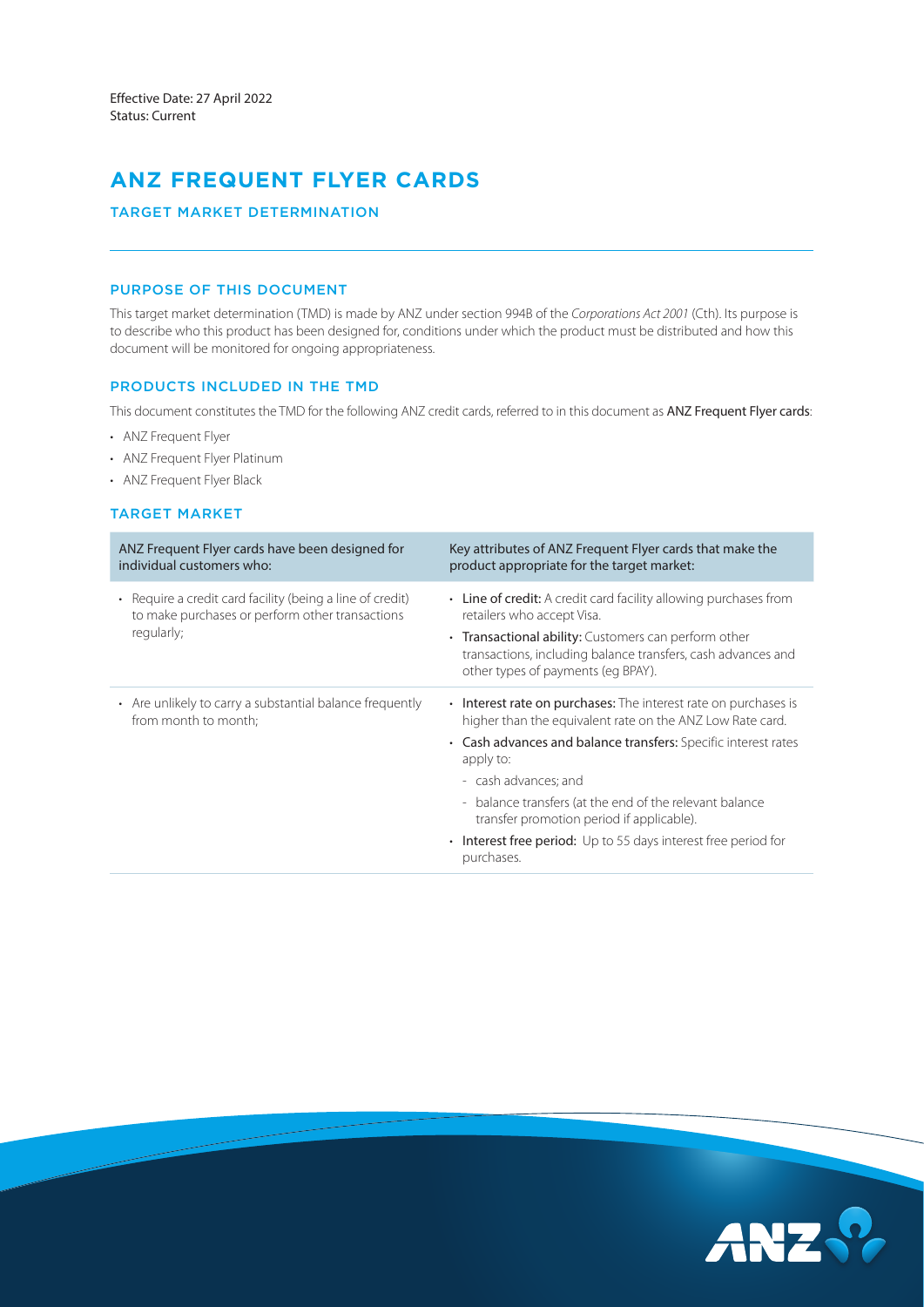| ANZ Frequent Flyer cards have been designed for<br>individual customers who:                                                           | Key attributes of ANZ Frequent Flyer cards that make the<br>product appropriate for the target market:                                                                                                                                                                                                                                                                                                                                                                                                                                                                                                                                                                                                                                                                                                                                                                                                                                                                                                                                                                                   |
|----------------------------------------------------------------------------------------------------------------------------------------|------------------------------------------------------------------------------------------------------------------------------------------------------------------------------------------------------------------------------------------------------------------------------------------------------------------------------------------------------------------------------------------------------------------------------------------------------------------------------------------------------------------------------------------------------------------------------------------------------------------------------------------------------------------------------------------------------------------------------------------------------------------------------------------------------------------------------------------------------------------------------------------------------------------------------------------------------------------------------------------------------------------------------------------------------------------------------------------|
| • Want or value the ability to earn Qantas Frequent<br>Flyer points on eligible purchases with access to other<br>applicable benefits; | • Earn rate: Qantas Frequent Flyer points are earned on eligible<br>purchases at different rates depending on the specific card:<br>- ANZ Frequent Flyer: Qantas Frequent Flyer points are<br>earned at the lowest earn rate.<br>- ANZ Frequent Flyer Platinum: Qantas Frequent Flyer<br>points are earned at an intermediate earn rate.<br>- ANZ Frequent Flyer Black: Qantas Frequent Flyer points<br>are earned at the highest earn rate.<br>• Other benefits: ANZ Frequent Flyer cards customers may<br>incur higher annual fees (which will differ depending on the<br>card) but will have access to other benefits including:<br>- ANZ Frequent Flyer: Up to 3 additional cardholders<br>(subject to applicable fees).<br>- ANZ Frequent Flyer Platinum: Up to 9 additional<br>cardholders (subject to applicable fees) and complimentary<br>insurance, including International Travel Insurance.<br>- ANZ Frequent Flyer Black: Up to 9 additional cardholders<br>(subject to applicable fees); complimentary insurance,<br>including International Travel Insurance; Qantas Club |
| • Want a credit card facility with a credit limit of at                                                                                | Membership offers and lounge invitations.<br>• Minimum credit limit: The minimum credit limit will depend                                                                                                                                                                                                                                                                                                                                                                                                                                                                                                                                                                                                                                                                                                                                                                                                                                                                                                                                                                                |
| least \$1,000, \$6,000 or \$15,000 having regard to card<br>features and benefits; and                                                 | on the specific card:                                                                                                                                                                                                                                                                                                                                                                                                                                                                                                                                                                                                                                                                                                                                                                                                                                                                                                                                                                                                                                                                    |
|                                                                                                                                        | - ANZ Frequent Flyer: This product has a minimum credit<br>limit of \$1,000.                                                                                                                                                                                                                                                                                                                                                                                                                                                                                                                                                                                                                                                                                                                                                                                                                                                                                                                                                                                                             |
|                                                                                                                                        | - ANZ Frequent Flyer Platinum: This product has a<br>minimum credit limit of \$6,000.                                                                                                                                                                                                                                                                                                                                                                                                                                                                                                                                                                                                                                                                                                                                                                                                                                                                                                                                                                                                    |
|                                                                                                                                        | - ANZ Frequent Flyer Black: This product has a minimum<br>credit limit of \$15,000.                                                                                                                                                                                                                                                                                                                                                                                                                                                                                                                                                                                                                                                                                                                                                                                                                                                                                                                                                                                                      |
| • Can satisfactorily demonstrate they are able to afford                                                                               |                                                                                                                                                                                                                                                                                                                                                                                                                                                                                                                                                                                                                                                                                                                                                                                                                                                                                                                                                                                                                                                                                          |

to repay the credit card facility.

## DISTRIBUTION CONDITIONS

ANZ applies the following conditions and restrictions to the distribution of ANZ Frequent Flyer cards so that the product is likely to be provided to customers in the target market.

|         | Condition                                                                                                                                                                                                                                                                                                                                                                                                                             | Why do we do this?                                                                                                                                                                                                                         |
|---------|---------------------------------------------------------------------------------------------------------------------------------------------------------------------------------------------------------------------------------------------------------------------------------------------------------------------------------------------------------------------------------------------------------------------------------------|--------------------------------------------------------------------------------------------------------------------------------------------------------------------------------------------------------------------------------------------|
| Channel | ANZ Frequent Flyer cards can only be provided to<br>customers through the following channels:<br>• ANZ Branches, ANZ Private,<br>ANZ Customer Contact Centre:<br>• ANZ Digital*;<br>• ANZ Mobile Lenders <sup>‡</sup> ; and<br>• ANZ accredited brokers.<br>* This may include anz.com, ANZ App and Internet Banking.<br># Mobile Lenders are credit representatives of ANZ and provide services only in<br>relation to ANZ products. | So that ANZ only considers providing<br>ANZ Frequent Flyer cards if the<br>customer's application for the credit<br>card is received through channels that<br>are subject to appropriate conditions,<br>controls and/or monitoring by ANZ. |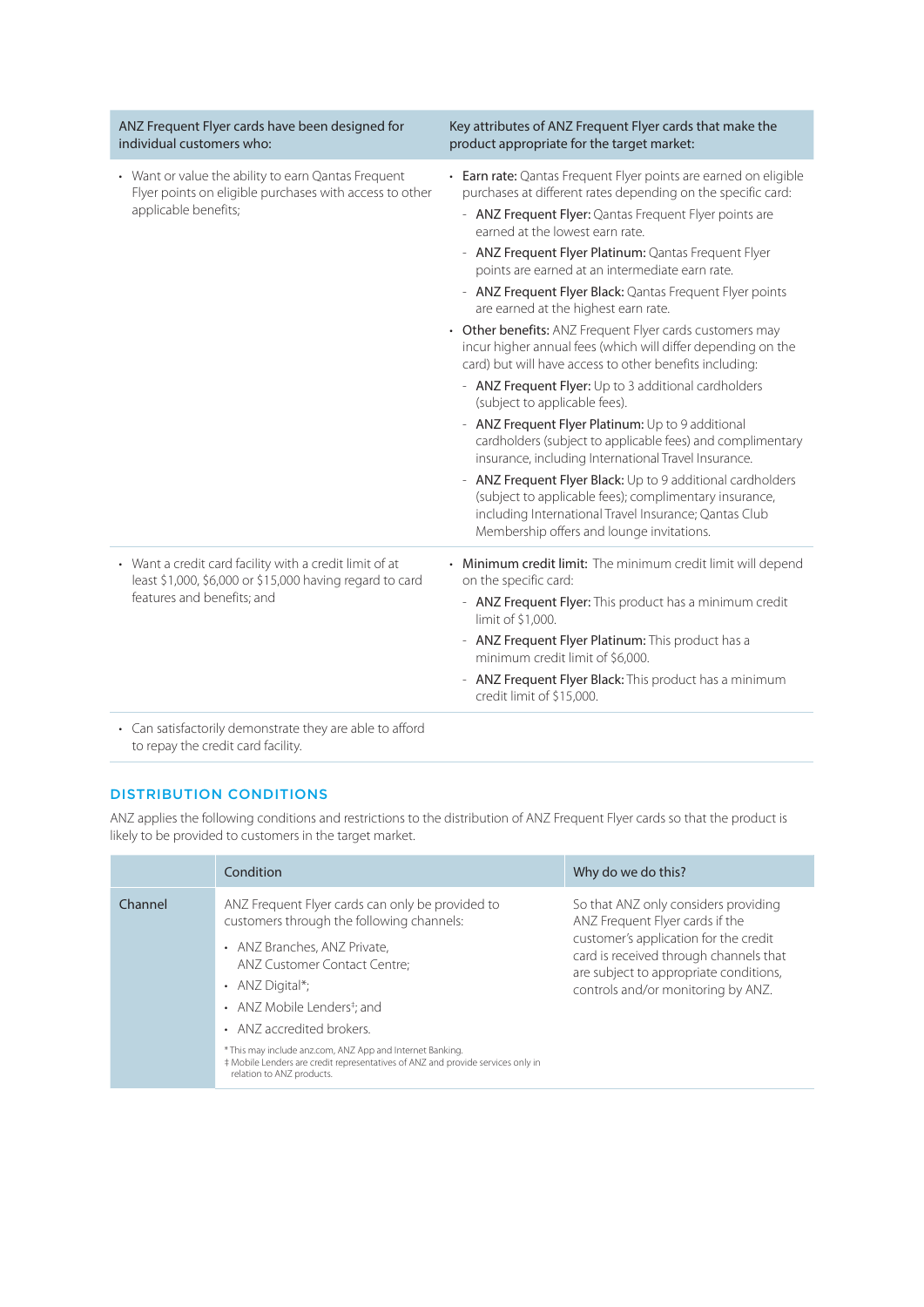|                             | Condition                                                                                                                                                                                                                                                                                                                    | Why do we do this?                                                                                                                                                                                                                                                                                                                                                                                                                                                                                                                                                           |
|-----------------------------|------------------------------------------------------------------------------------------------------------------------------------------------------------------------------------------------------------------------------------------------------------------------------------------------------------------------------|------------------------------------------------------------------------------------------------------------------------------------------------------------------------------------------------------------------------------------------------------------------------------------------------------------------------------------------------------------------------------------------------------------------------------------------------------------------------------------------------------------------------------------------------------------------------------|
| Training &<br>Accreditation | ANZ Frequent Flyer cards can only be provided to<br>customers by ANZ directly or through the following<br>persons:<br>• Authorised ANZ staff and ANZ Mobile Lenders who are<br>accredited and trained: and<br>• ANZ accredited brokers who are accredited and given<br>instructions to an appropriate level for their tasks. | So that:<br>• checks are conducted on matters like<br>qualifications and past conduct for<br>relevant individuals who are involved<br>in the distribution of ANZ products;<br>and<br>• individuals understand the distribution<br>process they are required to comply<br>with when distributing ANZ products,<br>as well as the legislative framework<br>relevant to their activities.                                                                                                                                                                                       |
| Process                     | ANZ Frequent Flyer cards can only be provided to<br>customers after ANZ collects the required customer<br>information (including being provided information by<br>ANZ Mobile Lenders and ANZ accredited brokers where<br>relevant) and applies its affordability and suitability<br>checking processes.                      | So that enquiries are made into a<br>customer's needs and objectives and<br>information is obtained which evidences a<br>customer's ability to repay the credit card.<br>ANZ's affordability and suitability<br>checking process includes measures to:<br>• collect financial information from<br>customers that ANZ considers relevant:<br>• analyse that information and assess<br>whether the customer will be able to<br>meet their financial obligations; and<br>• make enquiries with customers about<br>their needs and objectives in relation<br>to the credit card. |

### REVIEW THE TARGET MARKET DETERMINATION (TMD)

ANZ will review the TMD periodically to ensure it remains appropriate.

| Periodic Reviews of the TMD | Timing                                                          |
|-----------------------------|-----------------------------------------------------------------|
| • Initial review            | • No later than 18 months from the date the TMD is made.        |
| • Subsequent ongoing review | • No later than 18 months from the date of the previous review. |

#### Review Triggers

In addition, ANZ will review this document earlier if one or more of the following occurs, where they reasonably suggest that the TMD is no longer appropriate:

- There is a material change to the product or its distribution.
- There is a change in law or its application, a change in relevant industry code, an AFCA determination, a court decision, or ASIC or other regulatory guidance that materially affects the product.
- There is a significant increase beyond expected levels in complaints or disputes, or a significant change in the nature of complaints or disputes relating to the product.
- ANZ has information about the way in which the product is being distributed, operating or being used by customers that reasonably suggests the TMD is no longer appropriate (for example, how customers are repaying their balances, balance levels, card usage, early account closure).
- Administration, insolvency or other major events or circumstance affecting the frequent flyer provider, or a material change to the frequent flyer program.
- Any other event occurs or information is received (for example, significant dealings in the product that are not consistent with the TMD) that reasonably suggests the TMD is no longer appropriate.